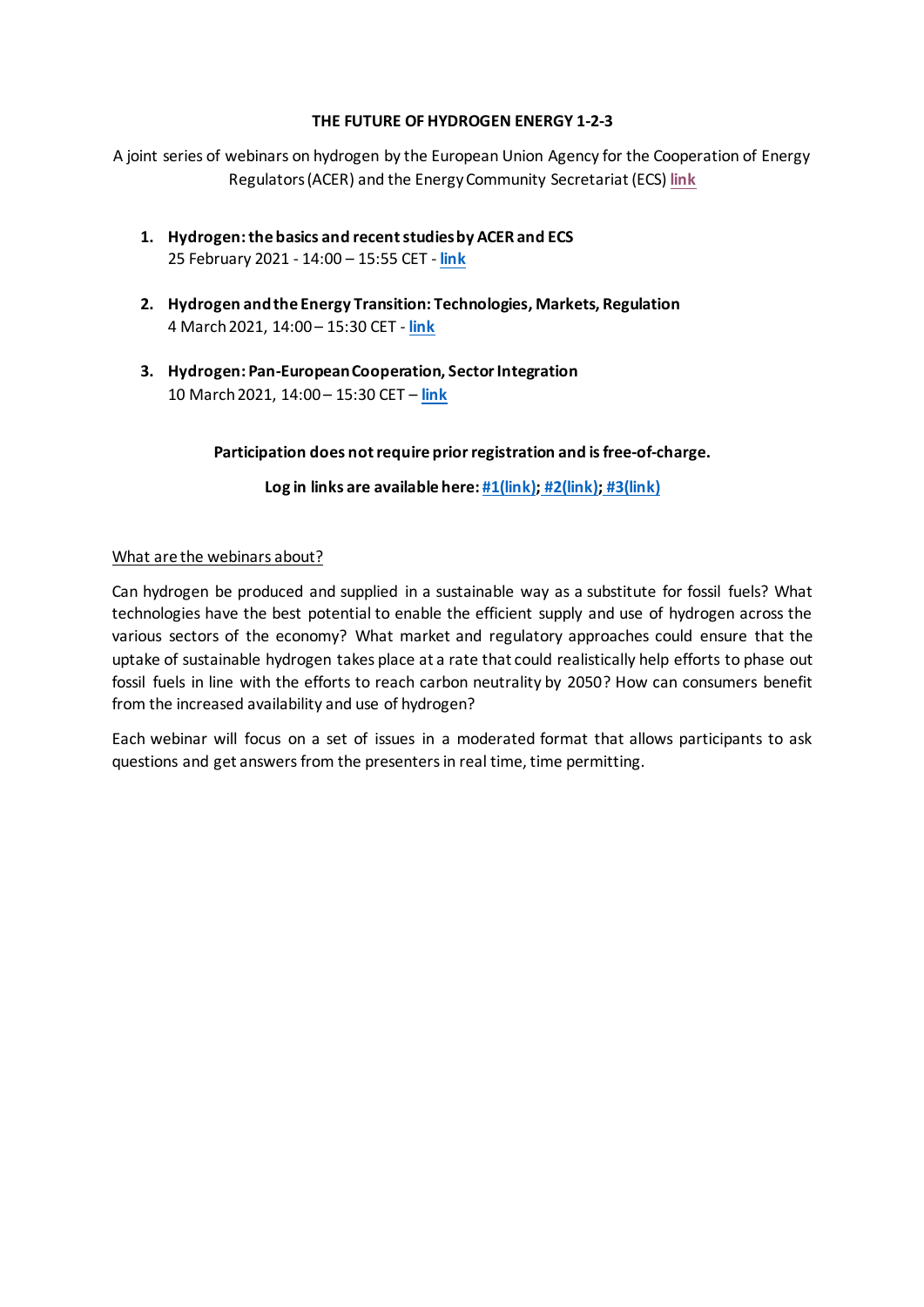## What are the sets of issues to be covered by each of the webinars?

## **Webinar 1:Hydrogen:General overviewand recent studies by ACER and ECS** 25 February 2021, 14:00 – 15:55 **[link](https://www.energy-community.org/events/2021/02/HYDROGEN_WEB1.html)**

will scan the findings and recommendations of:

- a study carried out by the Energy Community Secretariat onthe Contracting Parties, about the potentials of hydrogen production, transport, usage and the legislative environments, along with recommendations;
- a white paper issued by ACER jointly with the Council of European Energy Regulators(CEER) on hydrogen **[link](https://www.acer.europa.eu/en/Gas/Pages/Low-carbon-gasses.aspx)**, and a background study by Kantor Management Consultants S.A. for ACER **[link](https://www.acer.europa.eu/en/Gas/Documents/ACER%20H2%20Paper_%20vFinal_clean.pdf)**.

The webinar will focus on hydrogen potential and the main concepts behind the discourse of a future in which hydrogen will be a major energy carrier across the European Union, in the Energy Community Contracting Parties, and beyond.

# **Webinar 2:Hydrogen and the Energy Transition: Technologies, Markets, Regulation** 4 March 2021, 14:00 – 15:30 **[link](https://www.energy-community.org/events/2021/03/HYDROGEN_WEB2.html)**

will focus on two panel discussions:

- Panel 1 will cover the following topics:
	- o What can hydrogen actually do for energy transition?
	- o Realistic and feasible technologies for production, transport, and use?
	- o Power-to-gas: hydrogen as a balancing fuel or commodity ACER White Paper **[link](https://www.acer.europa.eu/en/Gas/Pages/Low-carbon-gasses.aspx)**
	- $\circ$  How can Europe work together in optimizing hydrogen production, supply and consumption*?*
- Panel 2 will cover the following topics:
	- $\circ$  Creating the market: incentives and support on supply, transit and demand;
	- o Regulatory and legal obstacles hindering the spreading of hydrogen;
	- o How to create a functioning, liquid and market-based hydrogen ecosystem? Should any market segment be supported / incentivized – production, demand, transport – and if yes, how?
	- o Cross-border issues (tbc)

#### **Webinar 3: Hydrogen: Pan-European Cooperation, Sector Integration**

10 March 2021, 14:00 – 15:30 **[link](https://www.energy-community.org/events/2021/03/HYDROGEN_WEB3.html)**

will focus on two panel discussion:

- Panel 1 will cover the following topics:
	- o What could be the role of the EU's neighborhood countries in the European hydrogen market? – Supply, demand or both?
	- o What intra-regional (Mediterranean, Western-Balkans, and Eastern Partnership) cooperation and projects are feasible / desired?
	- $\circ$  What would be the best approach straight for hydrogen or transition from other fuels (e.g. gas?
- Panel 2 will cover the following topics:
	- o Role of hydrogen in sector integration;
	- $\circ$  Power to gas Will there be realistically a price spread (market signal) to enable energy storage in hydrogen?
	- o Will hydrogen become a balancing fuel or it will remain an industry feedstock?
	- o Regulatory policies for sector integration